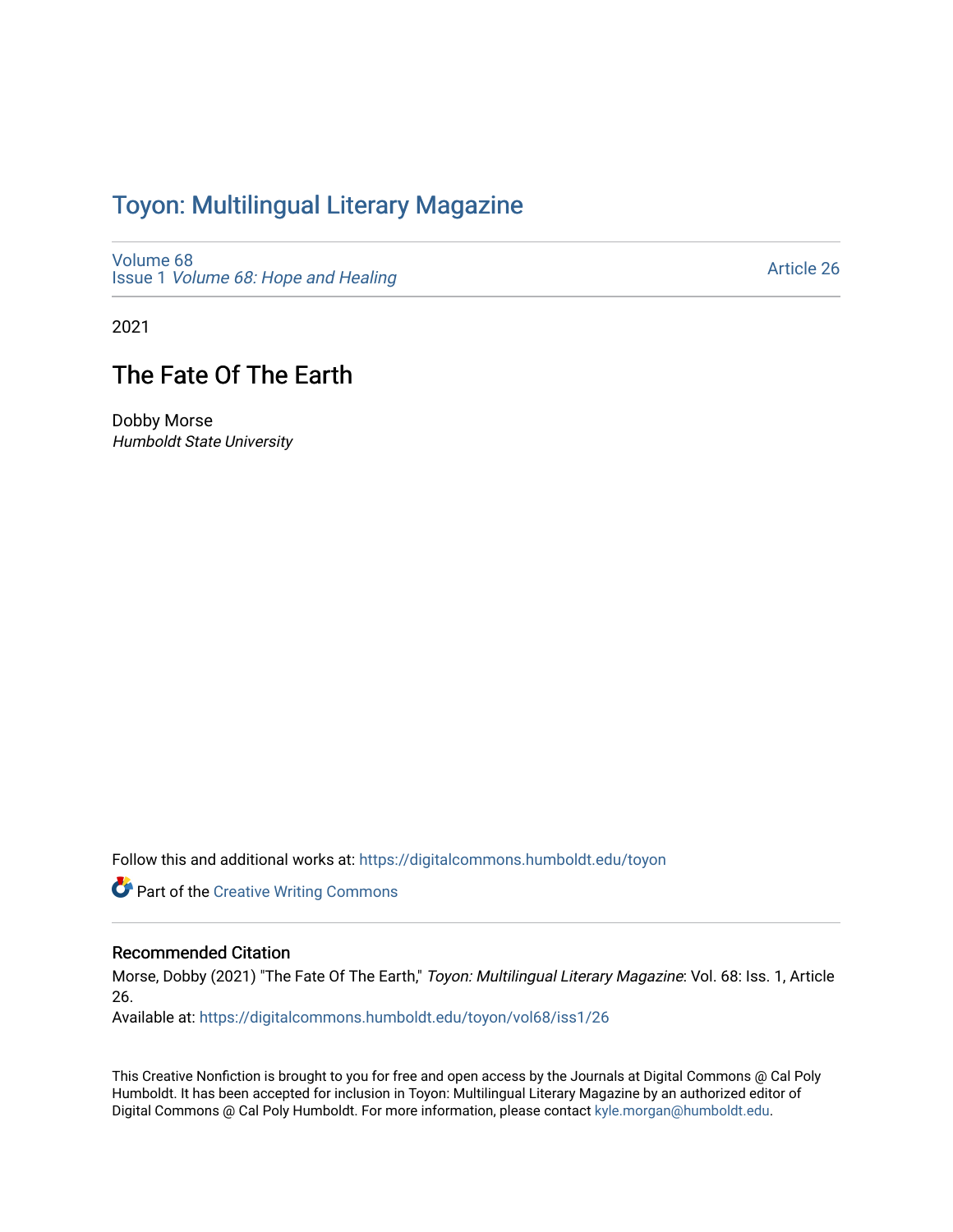88

## **The Fate of the Earth**

Dobby Morse

It's cloudy when I set out for Founders Hall and I don't expect to see the bay. I wander up the walkway and note the softness of the berry bush—something my dreams failed to convey. While I could theoretically jump the rails without hurting myself, I choose not to for the sake of the bushes.

 I look up to a clear sky underneath the dispersing white clouds. I look up and see the bay, and I can feel the screams trapped in my chest.

 The night before, the bay exploded. It looked pretty at first, like fireworks. But anyone with a working knowledge of the environmental damage they cause know it's just a farce, a front for the fire and pollution that last long after the pretty sparks fade.

 I write this as I pace the walkway of Founder's Hall, watching the crows fly over the alders in circles.

I turn back towards the exploding bay.

 Two humans walk my way. They are not screaming. Not like the night before, when all that could be heard were the booms of a natural explosion taking revenge on unnatural acts. They can't hear the screams of humans burning to death. One of them wears heels and I can hear them clacking down the stairs.

 They think I'm insane. Maybe I am. Maybe I'm the sanest person alive.

 I was in a good mood this morning. I thought it was nice of Morpheus to concentrate my fears into a dream so that I could write today. But this anxiety is constant; it bonded to me when I was eight years old and read a child-friendly